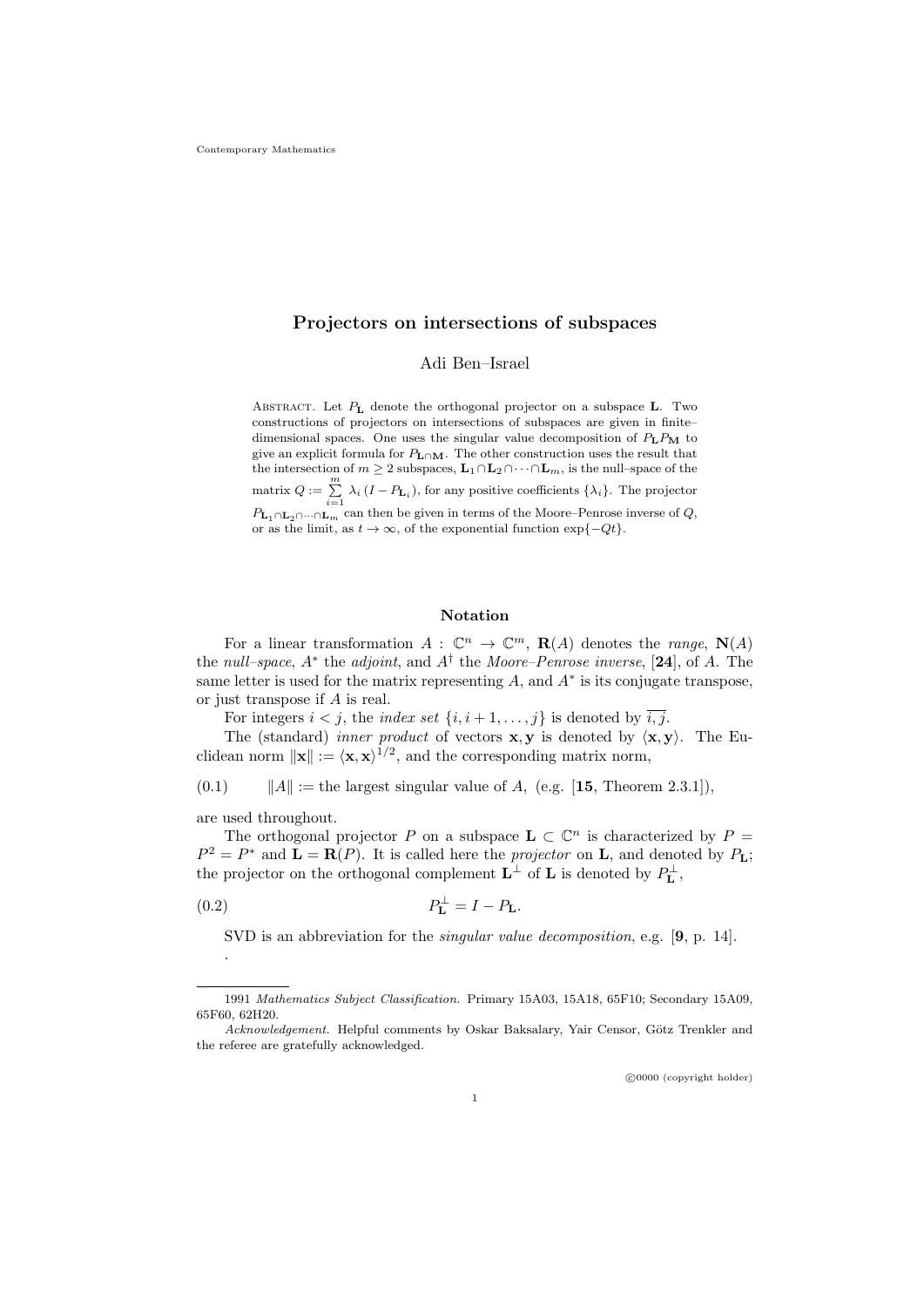#### 2 ADI BEN–ISRAEL

#### **1. Introduction**

J. von Neumann gave the projector on the intersection of subspaces **L***,* **M** of a Hilbert space H as the limit,

(1.1) 
$$
P_{\mathbf{L}\cap\mathbf{M}} = \lim_{n \to \infty} (P_{\mathbf{L}} P_{\mathbf{M}})^n, \quad [\mathbf{31}, \, \text{p. 55}],
$$

extended by Halperin [18] to projectors on the intersection of *m* subspaces  ${\mathbf{L}_i}$ ,

(1.2) 
$$
P_{\mathbf{L}_1 \cap \dots \cap \mathbf{L}_m} = \lim_{n \to \infty} (P_{\mathbf{L}_1} \cdots P_{\mathbf{L}_m})^n,
$$

see the history in  $[11, pp. 233-235]$ , and recent proofs by Kopecká and Reich  $[21]$ , Bauschke, Matoušková and Reich [**7**], and Netyanun and Solmon, [22].

These ideas are used in the Kaczmarz method [**20**] and other alternating projection methods, e.g. [**32**]. The rate of convergence of (1.1) was established by Aronszajn [**4**, p. 379], Deutsch [**11**, eq. (9.8.1)] and others as

(1.3) 
$$
\| (P_{\mathbf{L}} P_{\mathbf{M}})^n \mathbf{x} - P_{\mathbf{L} \cap \mathbf{M}} \mathbf{x} \| \leq c^{2n-1} \|\mathbf{x}\|,
$$

where *c* is the cosine of the minimal angle between  $L \cap (L \cap M)^{\perp}$  and  $M \cap (L \cap M)^{\perp}$ ,

$$
(1.4) \quad c = c(\mathbf{L}, \mathbf{M}) = \sup \left\{ \frac{\langle \mathbf{x}, \mathbf{y} \rangle}{\|\mathbf{x}\| \|\mathbf{y}\|} : \ \mathbf{x} \in \mathbf{L} \cap (\mathbf{L} \cap \mathbf{M})^{\perp}, \ \mathbf{y} \in \mathbf{M} \cap (\mathbf{L} \cap \mathbf{M})^{\perp} \right\}.
$$

A similar bound for the rate of convergence of (1.2) is given in [**11**, Theorem 9.33]. Anderson and Duffin [3] gave an explicit formula for  $P_{\text{L}\cap\text{M}}$ ,

(1.5) 
$$
P_{\mathbf{L}\cap\mathbf{M}} = 2 P_{\mathbf{L}} (P_{\mathbf{L}} + P_{\mathbf{M}})^{\dagger} P_{\mathbf{M}},
$$

see also [**12**] and [**25**, Theorem 4].

**Results.** Specializing to finite–dimensional spaces, three formulas for the projector on the intersection of *m* subspaces are given.

(a) Theorem 3.2(b)  $(m = 2)$ : a constructive formula (3.6) for  $P_{\text{L}\cap\text{M}}$  that uses the SVD of *P***L***P***M**.

(b) Corollary 4.2 ( $m \geq 2$ ): an explicit formula (4.7) that uses the Moore– Penrose inverse.

(c) Corollary 5.3 ( $m \ge 2$ ): the projector as the limit (5.8) of an exponential.

**Plan.** Section 2 is a review of principal angles between subspaces as needed in the sequel.

Section 3 uses the SVD of *P***L***P***<sup>M</sup>** to get Result (a) above, and the precise error  $\| (P_{\mathbf{L}} P_{\mathbf{M}})^n - P_{\mathbf{L} \cap \mathbf{M}} \|$  for all *n*.

Section 4 represents the intersection of  $m \geq 2$  subspaces as the null–space of a matrix given by their projectors, see Lemma 4.1. The projector on the intersection is then given in Corollary 4.2.

Section 5 gives projectors on intersections of subspaces as limits of exponentials, Corollary 5.3.

## **2. Principal angles**

Here and in Section 3, **L** and **M** are subspaces of  $\mathbb{R}^n$  and it is assumed that  $P_{\mathbf{L}}P_{\mathbf{M}} \neq O$  (otherwise either  $\mathbf{M} \subset \mathbf{L}^{\perp}$  or  $\mathbf{L} \subset \mathbf{M}^{\perp}$ , and  $\mathbf{L} \cap \mathbf{M} = \{0\}$ ). (a) A pair of vectors  $(\mathbf{x}, \mathbf{y}) \in \mathbf{L} \times \mathbf{M}$  is called *reciprocal* if

(2.1) 
$$
\lambda \mathbf{x} = P_{\mathbf{L}} \mathbf{y}, \ \mu \mathbf{y} = P_{\mathbf{M}} \mathbf{x},
$$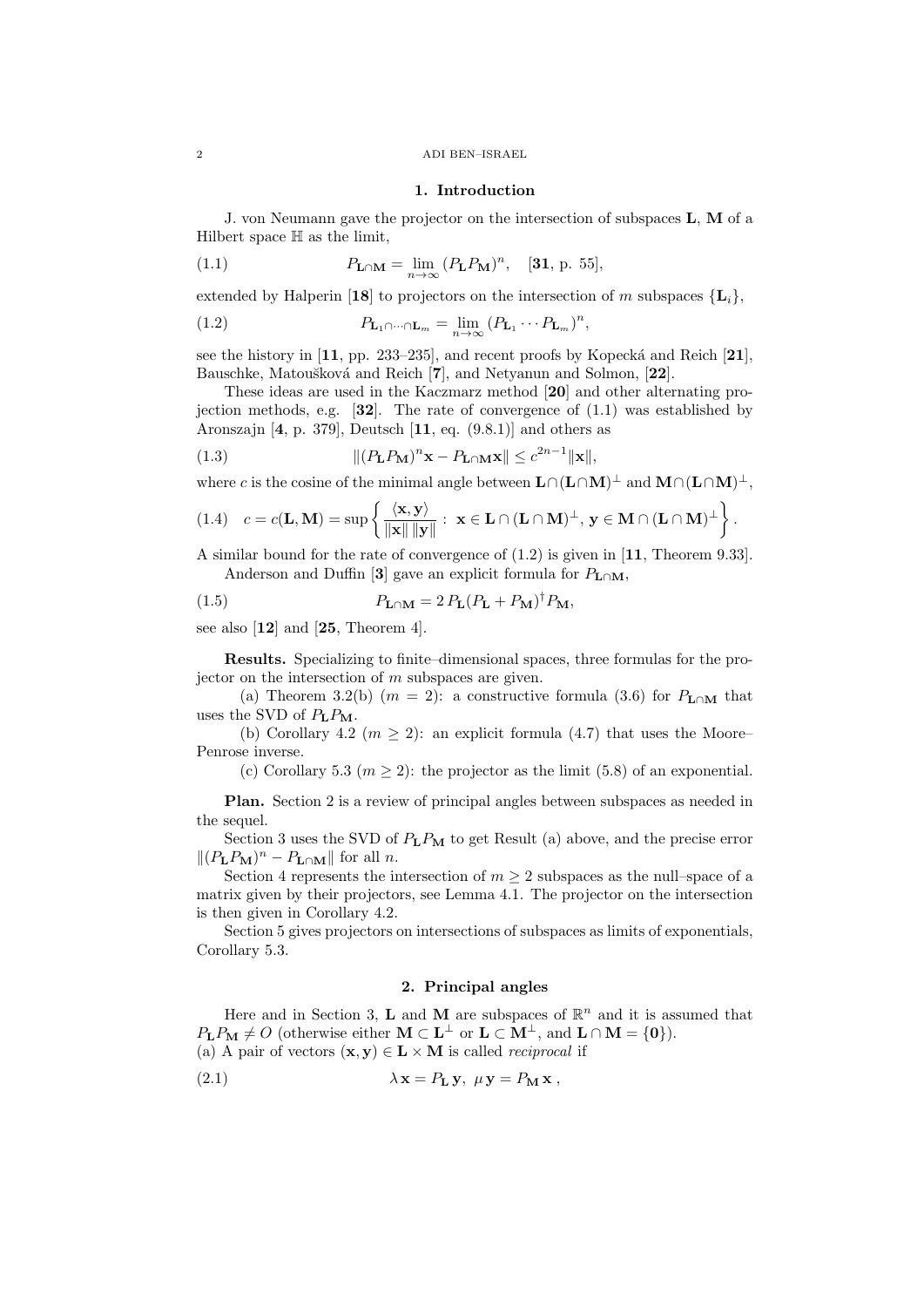for some  $\lambda, \mu > 0$ . It follows that  $\langle \mathbf{x}, \mathbf{y} \rangle = \lambda \langle \mathbf{x}, \mathbf{x} \rangle = \mu \langle \mathbf{y}, \mathbf{y} \rangle$  and the angle between **x** and **y** is given by

$$
\cos^2 \angle {\{\mathbf{x}, \mathbf{y}\}} = \frac{\langle \mathbf{x}, \mathbf{y} \rangle^2}{\langle \mathbf{x}, \mathbf{x} \rangle \langle \mathbf{y}, \mathbf{y} \rangle} = \lambda \mu.
$$

(b) Any pair of reciprocal vectors **x** and **y** with  $\cos^2 \angle{\mathbf{x}, \mathbf{y}} = \sigma^2$  are eigenvectors of  $P_{\mathbf{L}}P_{\mathbf{M}}$  and  $P_{\mathbf{M}}P_{\mathbf{L}}$ , respectively, both with the eigenvalue  $\sigma^2$ ,

(2.2a) 
$$
P_{\mathbf{L}}P_{\mathbf{M}}\mathbf{x} = \sigma^2 \mathbf{x},
$$

(2.2b) 
$$
P_{\mathbf{M}}P_{\mathbf{L}}\mathbf{y} = \sigma^2\mathbf{y}.
$$

Conversely, if **x** satisfies (2.2a) and  $y := P_M x$  then **x** and **y** are reciprocal, [2, Theorem 4.4].

(c) The *principal angles* between **L** and **M**,

(2.3) 
$$
0 \leq \theta_1 \leq \theta_2 \leq \cdots \leq \theta_r \leq \frac{\pi}{2}, r = \text{rank}(P_{\mathbf{L}}P_{\mathbf{M}}),
$$

are defined recursively by the extremum problems

(2.4a) 
$$
\cos \theta_1 = \frac{\langle \mathbf{x}_1, \mathbf{y}_1 \rangle}{\|\mathbf{x}_1\| \|\mathbf{y}_1\|} = \sup \left\{ \frac{\langle \mathbf{x}, \mathbf{y} \rangle}{\|\mathbf{x}\| \|\mathbf{y}\|} : \mathbf{x} \in \mathbf{L}, \mathbf{y} \in \mathbf{M}, \right\},
$$

(2.4b)

$$
\cos \theta_i = \frac{\langle \mathbf{x}_i, \mathbf{y}_i \rangle}{\|\mathbf{x}_i\| \|\mathbf{y}_i\|} = \sup \left\{ \frac{\langle \mathbf{x}, \mathbf{y} \rangle}{\|\mathbf{x}\| \|\mathbf{y}\|} : \begin{array}{c} \mathbf{x} \in \mathbf{L}, & \mathbf{x} \perp \mathbf{x}_k, \\ \mathbf{y} \in \mathbf{M}, & \mathbf{y} \perp \mathbf{y}_k, \end{array} \right. k \in \overline{1, i-1} \right\}, i \in \overline{2, r}.
$$

(d) Vectors  $(\mathbf{x}_i, \mathbf{y}_i)$  corresponding to a principal angle  $\theta_i = \angle {\mathbf{x}_i, \mathbf{y}_i}$ , are reciprocal.

(e) If  $i \neq j$  then,  $\mathbf{x}_i \perp \mathbf{x}_j$ ,  $\mathbf{y}_i \perp \mathbf{y}_j$ , and  $\mathbf{x}_i \perp \mathbf{y}_j$ .

(f) If  $\theta_i = 0$  then  $\mathbf{x}_i = \mathbf{y}_i$ , a vector in the intersection  $\mathbf{L} \cap \mathbf{M}$ .

(g) The reciprocal vectors  $\{(\mathbf{x}_i, \mathbf{y}_i) : i \in \overline{1, r}\}$  span the space  $P_L \mathbf{M} + P_{\mathbf{M}} \mathbf{L}$ .

(h) The intersection  $\mathbf{L} \cap \mathbf{M}$  is spanned by the vectors  $\mathbf{x}_i$  corresponding to  $\theta_i = 0$ ; in particular,  $\mathbf{L} \cap \mathbf{M} = \{0\}$  if all  $\theta_i > 0$ .

REMARK 2.1.

(i) Principal angles between subspaces were introduced by Jordan and studied by Hotelling [**19**], Afriat [**1**]–[**2**], Seidel [**28**], Zassenhaus [**33**] and others [**8**, Theorem 4], see the history in [**30**, p. 45] and [**13**, Section 1.7].

(ii) The main methods for computing principal angles employ the SVD (Björck and Golub [**10**], Golub and Zha [**16**], see also [**15**, Algorithm 12.4.3]) or the CS decomposition (Stewart [**29**]).

(iii) For angles between subspaces of complex vector spaces (where there is no "natural" definition of angle), see [**14**].

# **3.**  $P_{\text{L}\cap\text{M}}$  and the singular value decomposition of  $P_{\text{L}}P_{\text{M}}$

The SVD of the product *P***L***P***<sup>M</sup>** is used here to study the von Neumann iteration (1.1), and to obtain a constructive formula for  $P_{\text{L}\cap\text{M}}$ .

LEMMA 3.1. Let  $(\mathbf{x}, \mathbf{y})$  be reciprocal vectors satisfying (2.2). Then **x** and **y** are eigenvectors of  $(P_{\mathbf{L}}P_{\mathbf{M}})(P_{\mathbf{L}}P_{\mathbf{M}})^*$  and  $(P_{\mathbf{M}}P_{\mathbf{L}})^*(P_{\mathbf{M}}P_{\mathbf{L}})$ , respectively, corresponding *to the eigenvalue*  $\sigma^2$ ,

- (3.1a)  $(P_{\bf L}P_{\bf M})(P_{\bf L}P_{\bf M})^* \mathbf{x} = \sigma^2 \mathbf{x},$
- (3.1b)  $(P_{\bf M}P_{\bf L})^*(P_{\bf M}P_{\bf L}){\bf y} = \sigma^2 {\bf y}.$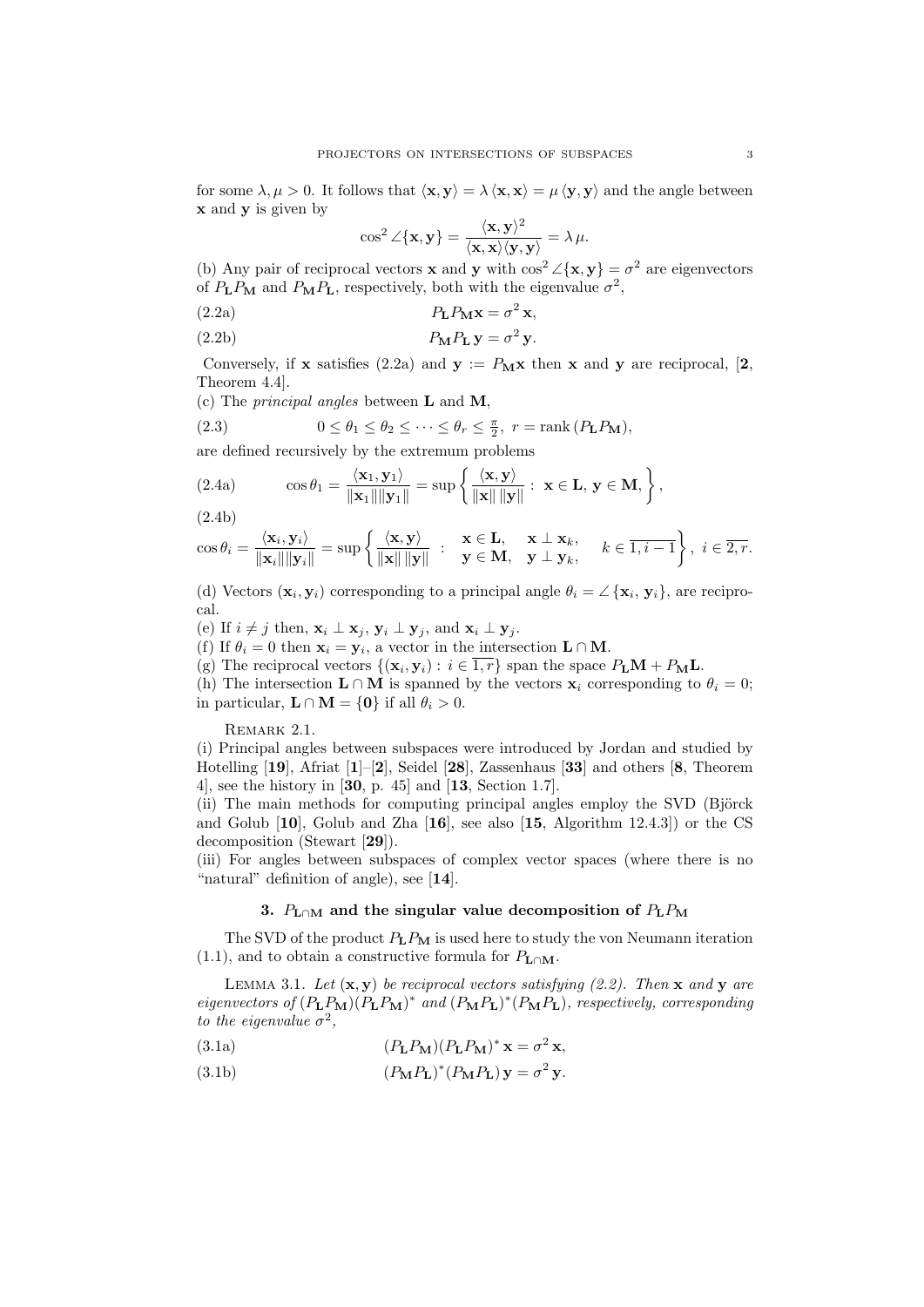PROOF.

$$
(P_{\mathbf{L}}P_{\mathbf{M}})(P_{\mathbf{L}}P_{\mathbf{M}})^{*} \mathbf{x} = P_{\mathbf{L}}P_{\mathbf{M}}P_{\mathbf{M}}^{*}P_{\mathbf{L}}^{*} \mathbf{x}
$$

$$
= P_{\mathbf{L}}P_{\mathbf{M}}P_{\mathbf{L}} \mathbf{x}
$$

$$
= P_{\mathbf{L}}P_{\mathbf{M}} \mathbf{x}, \text{ since } \mathbf{x} \in \mathbf{L}.
$$

Therefore (3.1a) is equivalent to (2.2a). (3.1b) is similarly proved.  $\square$ 

This shows that the  $\sigma$ 's in (2.2) are singular values of  $P_L P_M$ , which allows writing the SVD of  $(P_{\mathbf{L}}P_{\mathbf{M}})^n$  for all *n*.

THEOREM 3.2. Let **L**, **M** be subspaces of  $\mathbb{R}^n$ , let  $r = rank(P_{\mathbf{L}}P_{\mathbf{M}})$ , and let the *principal angles*  $\{\theta_i : i \in \overline{1,r}\}$  *and corresponding reciprocal pairs*  $\{(\mathbf{x}_i, \mathbf{y}_i) : i \in \overline{1,r}\}$ *be given. The vectors*  $\{x_i, y_i\}$  *are assumed normalized,*  $\|\mathbf{x}_i\| = 1 = \|\mathbf{y}_i\|$  *for all i.*  $(a)$  *The SVD of*  $P_L P_M$  *is* 

$$
(3.2) \t\t\t P_{\mathbf{L}}P_{\mathbf{M}} = X \Sigma Y^*
$$

*where*

*(i) X is an*  $n \times r$  *matrix with the vectors*  $\{x_i : i \in \overline{1,r}\}$  *as columns, (ii) Y is an*  $n \times r$  *matrix with the vectors*  $\{y_i : i \in \overline{1,r}\}\$  *as columns,* 

 $(iii)$   $\Sigma$  *is the*  $r \times r$  *diagonal matrix with the singular values* 

(3.3) 
$$
\sigma_i = \cos \theta_i = \langle \mathbf{x}_i, \mathbf{y}_i \rangle
$$

*on the diagonal, in decreasing order.*

*(b) Let*

(3.4)

*s* := *the number of singular values*  $\sigma_i = 1$  *(corresponding to angles*  $\theta_i = 0$ *)*,  $0 \leq s \leq r$ .

*Then*

$$
\mathbf{x}_i = \mathbf{y}_i, \ i \in \overline{1, s},
$$

*and*

(3.6) 
$$
P_{\mathbf{L}\cap\mathbf{M}} = \begin{cases} O, & \text{if } s = 0; \\ \sum_{i=1}^{s} \mathbf{x}_i \mathbf{x}_i^*, & \text{otherwise.} \end{cases}
$$

*(c)* The SVD of the  $n^{th}$  iterate of  $(1.1)$  is

(3.7) 
$$
(P_{\mathbf{L}}P_{\mathbf{M}})^n = X \Sigma^{2n-1} Y^*.
$$

*(d) The error of the n th iterate*

$$
(3.8) \t\t\t (P_{\mathbf{L}}P_{\mathbf{M}})^n - P_{\mathbf{L}\cap\mathbf{M}},
$$

*has the norm*

(3.9) 
$$
\|(P_{\mathbf{L}}P_{\mathbf{M}})^n - P_{\mathbf{L}\cap\mathbf{M}}\| = \cos^{2n-1}\theta_{s+1},
$$

*where*  $\theta_{s+1}$  *is the smallest positive principal angle.* 

PROOF. (a) follows from  $(3.1a)$ – $(3.1b)$ .

(b) If  $\mathbf{L} \cap \mathbf{M} \neq \{0\}$  it is spanned by the orthonormal set  $\{\mathbf{x}_i : i \in \overline{1,s}\}.$ 

(c)  $(P_{\mathbf{L}}P_{\mathbf{M}})^n$  is, by (3.2),

$$
(P_{\mathbf{L}}P_{\mathbf{M}})^n = (X \Sigma Y^*)(X \Sigma Y^*) \cdots (X \Sigma Y^*),
$$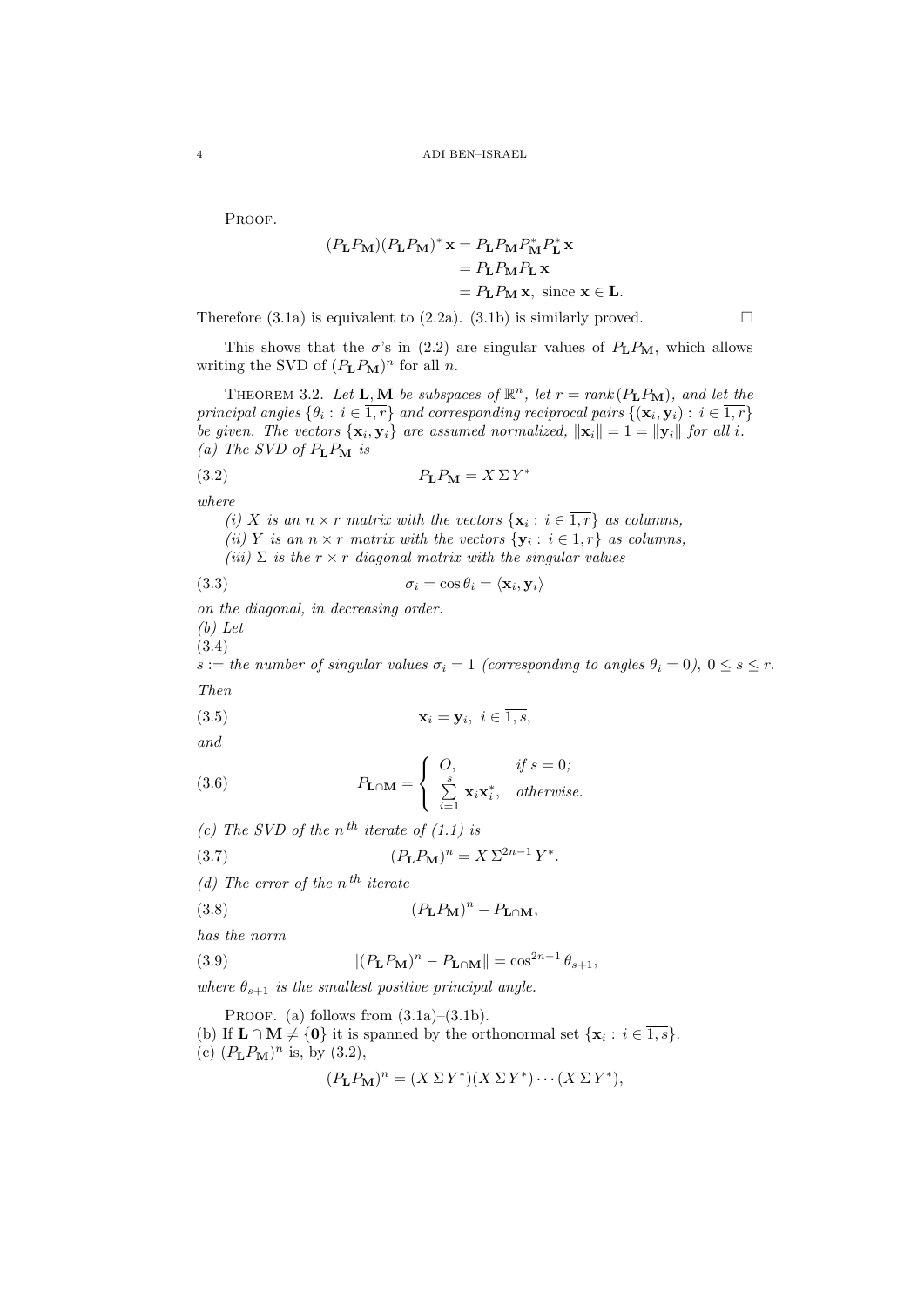where  $\Sigma$  appears *n* times, and  $Y^*X$  appears  $n-1$  times. But  $Y^*X$  also =  $\Sigma$ , by (3.3) and the orthogonality  $\mathbf{y}_i \perp \mathbf{x}_j$  if  $i \neq j$ .

(d) From (3.7) and (3.6) it follows that the error (3.8) has the SVD

(3.10) 
$$
(P_{\mathbf{L}}P_{\mathbf{M}})^n - P_{\mathbf{L}\cap\mathbf{M}} = X_1 \Sigma_1^{2n-1} Y_1^*
$$

where the matrices  $X_1$  and  $Y_1$  have as columns the last  $r - s$  columns of  $X$  and  $Y$ respectively, and  $\Sigma_1$  is the diagonal matrix obtained from  $\Sigma$  by deleting the first *s* rows and columns. Because of the orthonormality of the columns of  $X_1$  and  $Y_1$ , the norm  $(0.1)$  of the error  $(3.8)$  is the norm of  $\Sigma_1^{2n-1}$ , that is  $\sigma_{s+1}^{2n-1}$ .

REMARK 3.3.

(i) The explicit formula (3.6) for  $P_{\text{L}\cap\text{M}}$  follows also from [15, Theorem 12.4.2], that uses the SVD of  $Q_{\text{L}}^{*}Q_{\text{M}}$  where the columns of  $Q_{\text{L}}$  and  $Q_{\text{M}}$  are orthonormal bases of **L** and **M**, respectively. This approach does not yield the SVD of  $(P_L P_M)^n$  in an obvious way.

(ii) (3.9) is due to Deutsch [**11**, Theorem 9.31] and confirms that the bound (1.3) is the best possible.

(iii) The product  $P_L P_M$  was also studied in [5], [8], [17] and elsewhere.

(iv) Baksalary and Trenkler, [**6**], used the spectral factorization

(3.11) 
$$
P_{\mathbf{L}} = U \begin{pmatrix} I & O \\ O & O \end{pmatrix} U^*, \quad U \text{ unitary},
$$

to write

(3.12) 
$$
P_{\mathbf{M}} = U \begin{pmatrix} A & B \\ B^* & D \end{pmatrix} U^*, \text{ for appropriate matrices } A, B, D,
$$

and showed that

(3.13) 
$$
(P_{\mathbf{L}}P_{\mathbf{M}})^n = U \begin{pmatrix} A^n & A^{n-1}B \\ O & O \end{pmatrix} U^*,
$$

from which (3.6) follows in the limit.

EXAMPLE 3.4. We illustrate (3.9) for the iterations  $(P_{\mathbf{L}}P_{\mathbf{M}})^n \mathbf{v}_0$ , with an arbitrary initial vector

(3.14) 
$$
\mathbf{v}_0 = \sum_{i=1}^s \xi_i \mathbf{x}_i + \sum_{i=s+1}^r \xi_i \mathbf{x}_i + \sum_{i=s+1}^r \nu_i \mathbf{y}_i + \mathbf{z},
$$

where s is as in (3.4),  $\sum_{i=1}^{s} \xi_i \mathbf{x}_i = P_{\mathbf{L} \cap \mathbf{M}} \mathbf{v}_0$ , and the vector  $\mathbf{z} \in (P_{\mathbf{L}} \mathbf{M} + P_{\mathbf{M}} \mathbf{L})^{\perp}$ . Then the  $n^{\text{th}}$  iterate

(3.15) 
$$
\mathbf{v}_n := (P_{\mathbf{L}} P_{\mathbf{M}})^n \mathbf{v}_0 = \sum_{i=1}^s \xi_i \mathbf{x}_i + \sum_{i=s+1}^r (\xi_i \cos^{2n} \theta_i + \nu_i \cos^{2n-1} \theta_i) \mathbf{x}_i
$$

$$
\rightarrow P_{\mathbf{L} \cap \mathbf{M}} \mathbf{v}_0, \text{ as } n \rightarrow \infty,
$$

where (3.15) follows from  $P_L P_M$   $\mathbf{x}_i = (\cos^2 \theta_i) \mathbf{x}_i$ ,  $P_L$   $\mathbf{y}_i = (\cos \theta_i) \mathbf{x}_i$ , and  $P_L P_M$   $\mathbf{z} =$ **0**. The error

$$
\mathbf{v}_n - P_{\mathbf{L} \cap \mathbf{M}} \mathbf{v}_0 = \sum_{i=s+1}^r (\xi_i \cos^{2n} \theta_i + \nu_i \cos^{2n-1} \theta_i) \mathbf{x}_i
$$

is in agreement with (3.10), the "extra" power of  $\cos \theta_i$  follows from (3.3).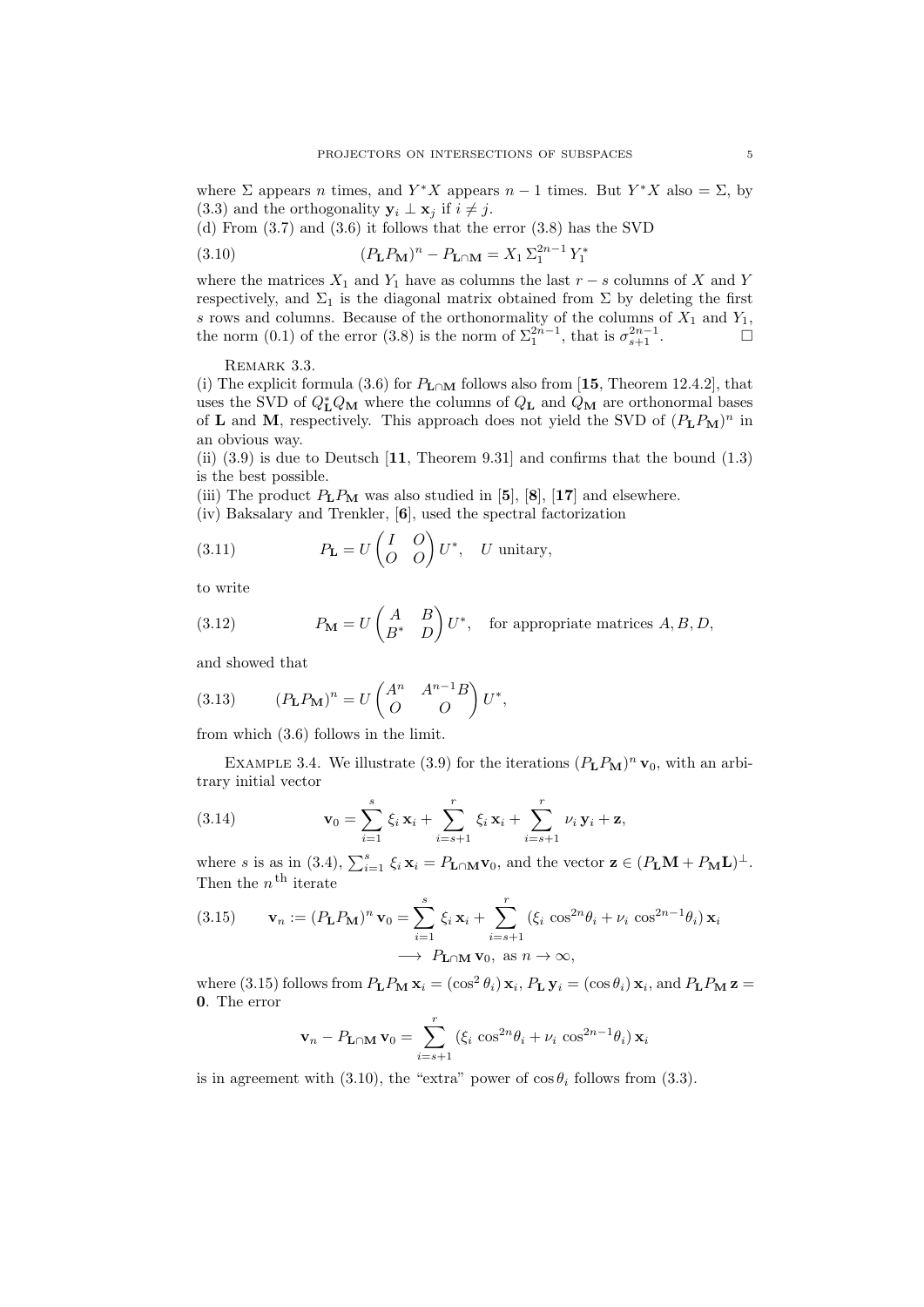### 6 ADI BEN–ISRAEL

Remark 3.5. The convergence of the von Neumann iterations is slow if the smallest positive angle  $\theta_{s+1}$  is small, see (3.9). This cannot be helped, but can be avoided by the direct computation  $(3.6)$  that uses only the SVD of  $P_L P_M$ , an alternative to the Anderson–Duffin formula (1.5).

## **4. Dual representations**

A subspace **L** can be represented dually as the vectors orthogonal to a set of vectors (its normals), i.e. as a null space of a matrix with the normals as rows,

$$
(4.1)\qquad \qquad \mathbf{L} = \mathbf{N}(A)
$$

in which case the projector on **L** is

$$
(4.2) \t\t\t P_{\mathbf{L}} = I - A^{\dagger} A
$$

which is unique even though *A* is not. Dual representations allow computing the projectors on intersections of more than 2 subspaces: If *m* subspaces have dual representations, say  $\mathbf{L}_i = \mathbf{N}(A_i)$ , then their intersection

$$
L_1\cap L_2\cap \cdots \cap L_m
$$

is the null space of the matrix formed from the rows of the  $m$  matrices  $A_i$ , and the projector on the intersection can be found by (4.2). This approach avoids the computation of the projectors on the subspaces  $\mathbf{L}_i$ , but requires the matrices  $A_i$ .

Given two subspace  $\mathbf{L}, \mathbf{M} \subset \mathbb{C}^n$ , Afriat gave a dual representation of their intersection

(4.3) 
$$
\mathbf{L} \cap \mathbf{M} = \mathbf{N} (I - P_{\mathbf{L}} P_{\mathbf{M}})
$$

see [2, Theorem 4.5]. The projector  $P_{\text{L}\cap\text{M}}$  can then be computed by (4.2) with  $A = I - P_{\rm L} P_{\rm M}$ , but the result does not offer any advantage over (1.5), see [5, eq.  $(2.21)$ ].

Next comes a dual representation of the intersection of *m* subspaces,  $m \geq 2$ .

LEMMA 4.1. For 
$$
i = 1, \dots, m
$$
, let  
\n $\mathbf{L}_i$  be subspaces of  $\mathbb{C}^n$ ,  
\n $P_i$  the corresponding projectors,  
\n $P_i^{\perp} := I - P_i$ , and  
\n $\lambda_i > 0$ . Then

(4.4) 
$$
\mathbf{L}_1 \cap \mathbf{L}_2 \cap \cdots \cap \mathbf{L}_m = \mathbf{N} \left( \sum_{i=1}^m \lambda_i P_i^{\perp} \right).
$$

PROOF. Let **LS** and **RS** denote left side and right side, respectively. **LS**(4.4) *⊂* **RS**(4.4): Obvious.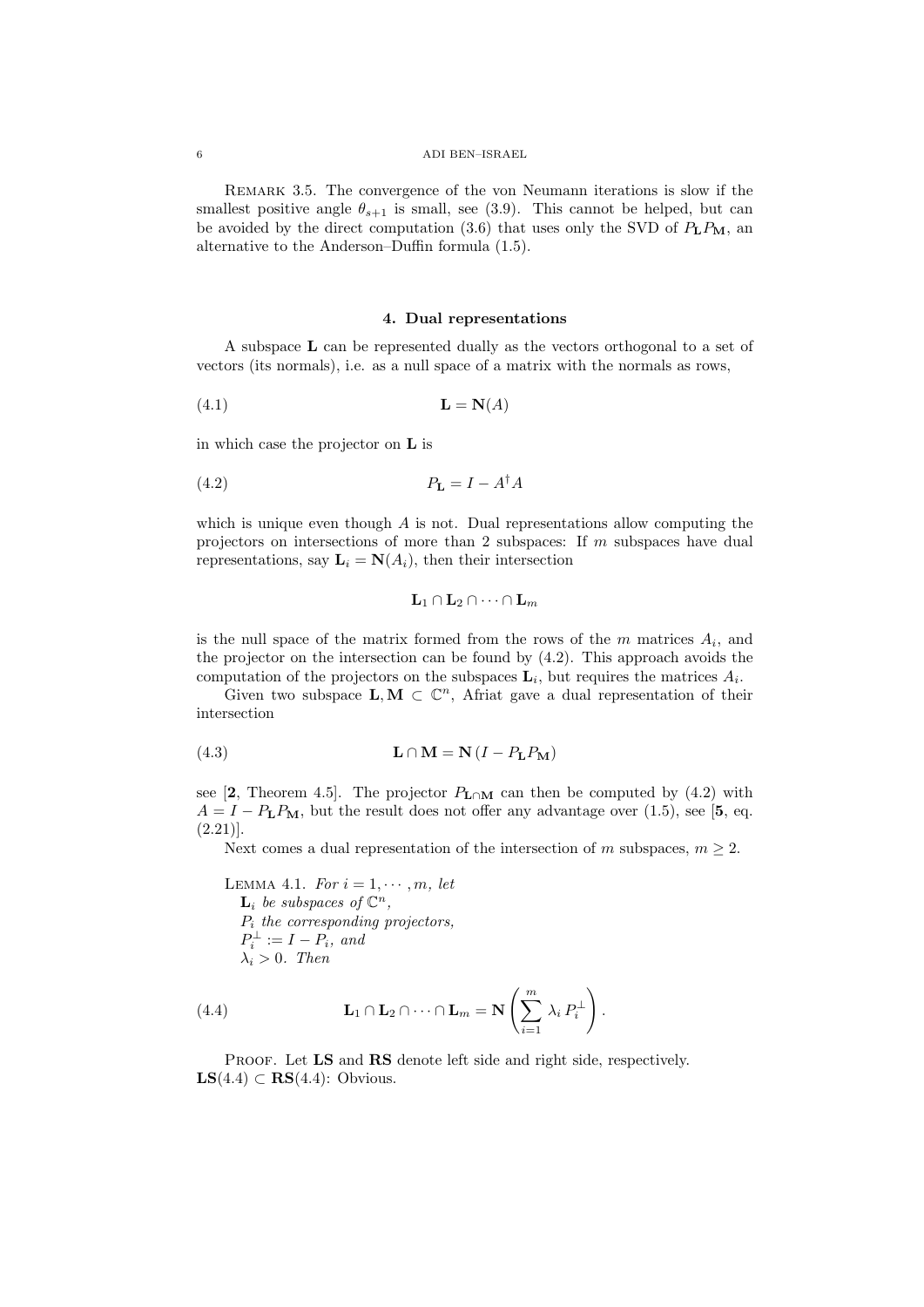$$
\mathbf{LS}(4.4) \supset \mathbf{RS}(4.4): \text{ For any } \mathbf{x} \in \mathbf{N} \left( \sum_{i=1}^{m} \lambda_i P_i^{\perp} \right), \text{ it follows from (0.2) that}
$$
\n
$$
\left( \sum_{i=1}^{m} \lambda_i \right) \mathbf{x} = \sum_{i=1}^{m} \lambda_i P_i \mathbf{x}.
$$
\n
$$
\therefore \left( \sum_{i=1}^{m} \lambda_i \right) \|\mathbf{x}\| = \|\sum_{i=1}^{m} \lambda_i P_i \mathbf{x}\|
$$
\n
$$
\leq \sum_{i=1}^{m} \lambda_i \|P_i \mathbf{x}\|
$$
\n
$$
\leq \sum_{i=1}^{m} \lambda_i \|\mathbf{x}\|
$$

with equality iff  $||\mathbf{x}|| = ||P_i \mathbf{x}||$  for all *i*, i.e. iff  $\mathbf{x} \in \mathbf{L}_1 \cap \mathbf{L}_2 \cap \cdots \cap \mathbf{L}_m$ .

Equation (4.4) also follows from a result by S. Reich, [**26**, Lemma 1.4, p. 283]. Lemma 4.1 gives a new closed form for the projection on the intersection of *m* subspaces:

COROLLARY 4.2. Let  $\mathbf{L}_i$ ,  $P_i^{\perp}$ ,  $\lambda_i$  be as in Lemma 4.1, and define

(4.5) 
$$
Q := \sum_{i=1}^{m} \lambda_i P_i^{\perp},
$$

*in particular, if all*  $\lambda_i = \frac{1}{m}$ ,

(4.6) 
$$
Q := I - \frac{1}{m} \sum_{i=1}^{m} P_i.
$$

*Then*

(4.7) 
$$
P_{\mathbf{L}_1 \cap \mathbf{L}_2 \cap \dots \cap \mathbf{L}_m} = I - Q^{\dagger} Q.
$$

PROOF. Follows from  $(4.4)$  and  $(4.2)$ .

REMARK 4.3.

(a) The formula  $(4.7)$  is independent of  $(1.5)$ , and does not reduce to it for  $m = 2$ . (b) (4.7) gives the projection on the orthogonal complement  $(L_1 \cap L_2 \cap \cdots \cap L_m)^{\perp}$ as

(4.8) 
$$
P_{\mathbf{L}_1 \cap \mathbf{L}_2 \cap \cdots \cap \mathbf{L}_m}^{\perp} = Q^{\dagger} Q.
$$

# **5. Projectors as limits of exponentials**

For a matrix  $A \in \mathbb{C}^{n \times n}$  and a scalar *t*, recall the formula of the *exponential* function

(5.1) 
$$
\exp\{At\} := I + At + \frac{1}{2!}A^2t^2 + \cdots
$$

Next come some consequences of the definition (5.1).

LEMMA 5.1.  
\n(a) If 
$$
A \in \mathbb{C}^{n \times n}
$$
 then  
\n(5.2) 
$$
\exp\{At\} = P_{\mathbf{N}(A^*)} + P_{\mathbf{R}(A)} \exp\{At\}.
$$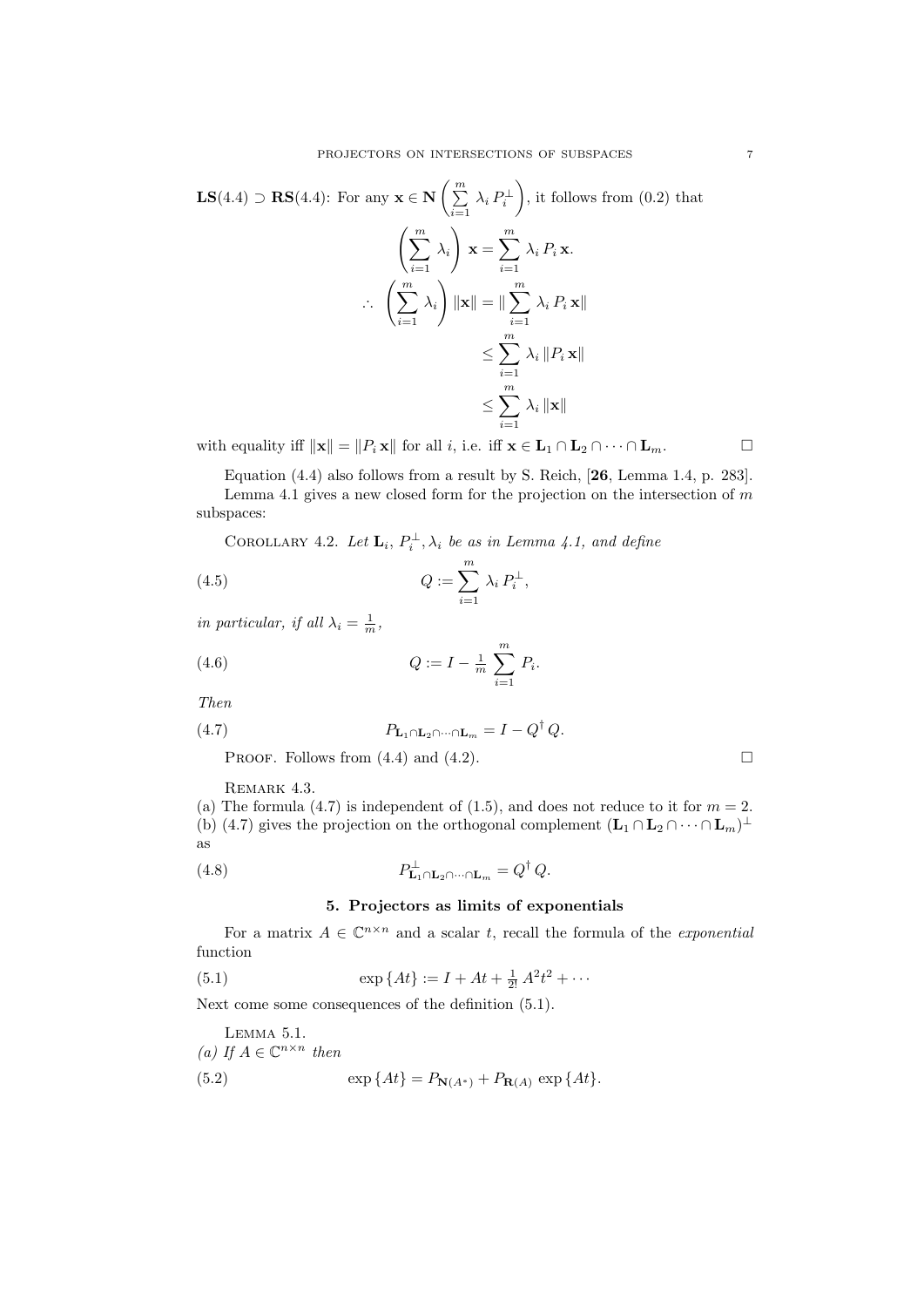*(b) If H is positive semi–definite then*

(5.3) 
$$
\exp\{-Ht\} \longrightarrow P_{\mathbf{N}(H)} \text{ as } t \to \infty.
$$

(c) If P is a projector and 
$$
P^{\perp} := I - P
$$
 then

(5.4) 
$$
\exp\{-Pt\} \longrightarrow P^{\perp} \text{ as } t \to \infty.
$$

PROOF.

(a) Writing the matrix *I* in (5.1) as  $I = P_{\mathbf{N}(A^*)} + P_{\mathbf{R}(A)}$  we get  $\exp\{At\} = P_{\mathbf{N}(A^*)} + P_{\mathbf{R}(A)} \left[ I + At + \frac{1}{2!} A^2 t^2 + \cdots \right]$  $= P_{\mathbf{N}(A^*)} + P_{\mathbf{R}(A)} \exp \{At\}$ 

(b) If 
$$
H
$$
 is positive semi-definite then by (5.2),

(5.5) 
$$
\exp\{-Ht\} = P_{\mathbf{N}(H)} + P_{\mathbf{R}(H)} \exp\{-Ht\}
$$

$$
\longrightarrow P_{\mathbf{N}(H)} \text{ as } t \to \infty.
$$

(c) If  $P$  is a projector then by  $(5.5)$ ,

$$
\exp\{-Pt\} = P^{\perp} + P \exp\{-t\}
$$

$$
\longrightarrow P^{\perp} \text{ as } t \to \infty.
$$

EXAMPLE 5.2. Let  $P$  be a projector,  $\mathbf{x}_0$  a given vector, and consider the problem of minimizing  $||P^{\perp}(\mathbf{x} - \mathbf{x}_0)||^2$ ,

 $\inf_{\mathbf{x}} \langle \mathbf{x} - \mathbf{x}_0, P^{\perp}(\mathbf{x} - \mathbf{x}_0) \rangle$ , which is equivalent to  $\inf_{\mathbf{x}} \{ \langle \mathbf{x}, P^{\perp} \mathbf{x} \rangle : P \mathbf{x} = P \mathbf{x}_0 \}.$ Solution by a gradient method

(5.6) 
$$
\mathbf{x}_t := \mathbf{x} - t P^{\perp} \mathbf{x},
$$

or

$$
\frac{\mathbf{x}_t - \mathbf{x}}{t} = -P^{\perp} \mathbf{x},
$$

gives a trajectory approximated by the differential equation

(5.7) 
$$
\dot{\mathbf{x}} = -P^{\perp} \mathbf{x}, \ \mathbf{x}(0) = \mathbf{x}_0,
$$

with solution

$$
\mathbf{x}(t) = \exp\{-P^{\perp}t\} \mathbf{x}_0 = (P + P^{\perp} \exp\{-t\}) \mathbf{x}_0
$$
  
\n
$$
\longrightarrow P \mathbf{x}_0 \text{ as } t \to \infty, \text{ by Lemma 5.1(c)}.
$$

Discrete steps along  $(5.6)$  are orthogonal to  $\mathbf{R}(P)$ , as is the trajectory of  $(5.7)$ .

This is also mentioned in [**27**, p. 244].

The projector  $P_{\mathbf{L}_1 \cap \mathbf{L}_2 \cap \cdots \cap \mathbf{L}_m}$  can be represented as a limit of an exponential.

COROLLARY 5.3. If  $\mathbf{L}_i$ ,  $P_i^{\perp}$ ,  $\lambda_i$  are as in Lemma 4.1, and Q is given by (4.5),

$$
Q := \sum_{i=1}^m \lambda_i P_i^{\perp},
$$

*then*

(5.8) 
$$
P_{\mathbf{L}_1 \cap \mathbf{L}_2 \cap \dots \cap \mathbf{L}_m} = \lim_{t \to \infty} \exp \{-Q t\}
$$

PROOF. Follows from Lemma 4.1 and Lemma 5.1(b).  $\Box$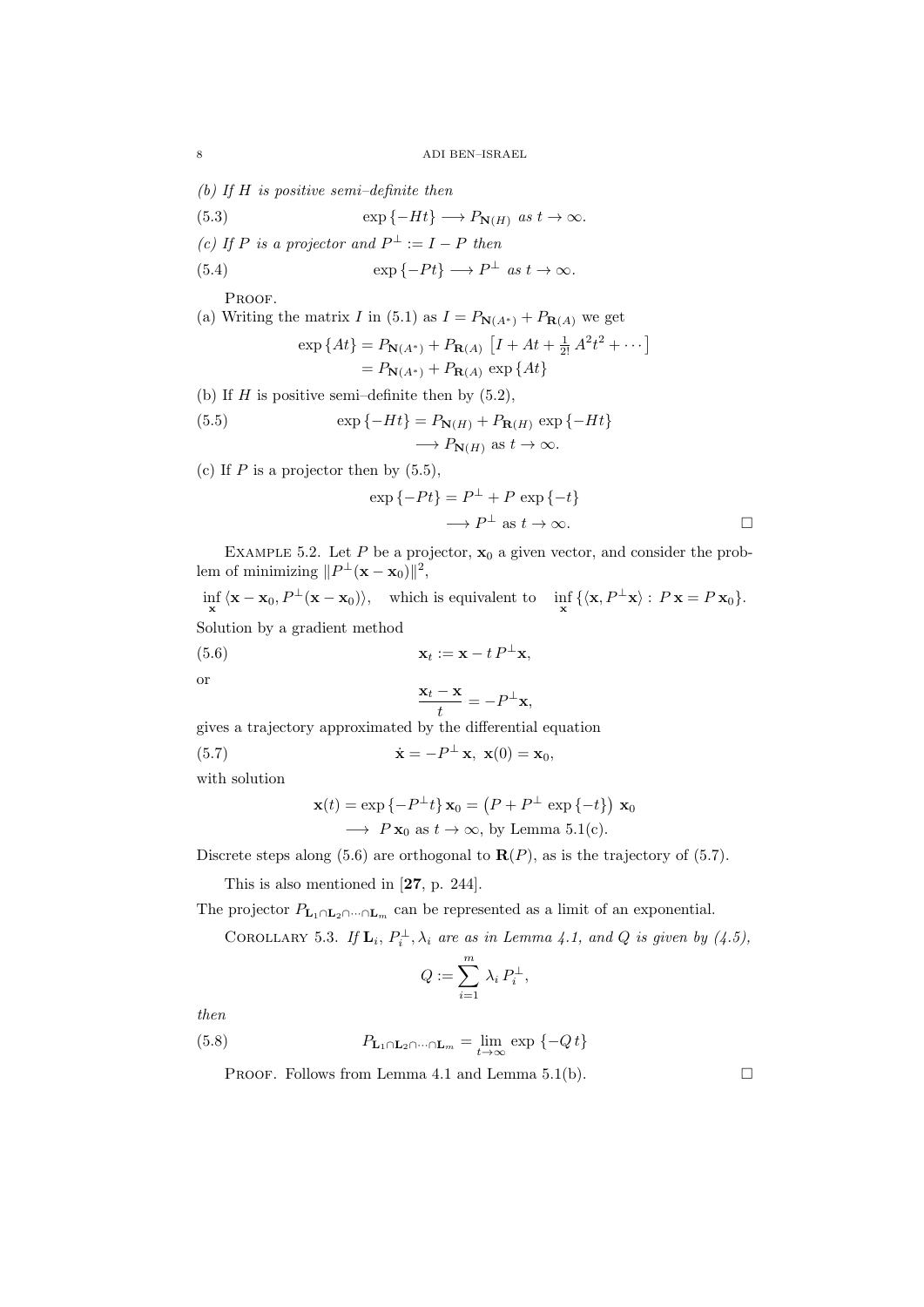REMARK 5.4.

(a) A possible implementation for the projection of a given vector  $\mathbf{v}_0$  on  $\mathbf{N}(Q)$  is the iterative method

(5.9) 
$$
\mathbf{v}_{t+\Delta t} := (I - \Delta t Q)\mathbf{v}_t,
$$

whose steps

$$
\mathbf{v}_{t+\Delta t} - \mathbf{v}_t = -\Delta t \, Q \, \mathbf{v}_t,
$$

are all orthogonal to  $N(Q)$ , since *Q* is Hermitian.

(b) The limit (5.8) can be extended to Hilbert spaces (of infinite dimensions) by using the results in [**23**, Chapter 3].

## **References**

- [1] S. N. Afriat, *On the latent vectors and characteristic values of products of pairs of symmetric idempotents*, Quart. J. Math. Oxford Ser. **7**(1956), 76–78.
- [2] S. N. Afriat, *Orthogonal and oblique projectors and the characteristics of pairs of spaces*, Proc. Cambridge Philos. Soc. **53**(1957), 800–816.
- [3] W. N. Anderson, Jr. and R. J. Duffin, *Series and parallel addition of matrices*, SIAM J. Appl. Math. **26**(1969), 576–594.
- [4] N. Aronszajn, *Theory of reproducing kernels*, Trans. Amer. Math. Soc. **68** (1950), 337–404.
- [5] O. M. Baksalary and G. Trenkler, *Revisitation of the product of two orthogonal projectors*, Linear Algebra Appl. **430**(2009), 2813–2833.
- [6] O. M. Baksalary, G. Trenkler, *On angles and distances between subspaces*, Linear Algebra Appl. **431**(2009) 2243–2260.
- [7] H. H. Bauschke, E. Matoušková and S. Reich, *Projections and proximal point methods: Convergence results and counterexamples*, Nonlinear Anal. **56**(2004) 715–738.
- [8] A. Ben–Israel, *On the geometry of subspaces in Euclidean n–spaces*, SIAM J. Appl. Math. **15**(1967), 1184–1198.
- [9] A. Ben–Israel and T. N. E. Greville, *Generalized Inverses: Theory and Applications* (2nd edition), Springer, 2003.
- [10] Å. Björck and G. H. Golub, *Numerical methods for computing angles between linear subspaces*, Math. of Computation **27**(1973), 579–594.
- [11] F. Deutsch, *Best Approximation in Inner Product Spaces*, Springer, 2001.
- [12] P. A. Filmore and J. P. Williams, *On operator ranges*, Adv. in Math. **7**(1971), 254–281.
- [13] A. Galántai, *Projectors and Projection Methods*, Springer, 2003.
- [14] A. Galántai and Cs. J. Hegedűs, *Jordans principal angles in complex vector spaces*, Numer. Linear Algebra Appl. **13**(2006), 589–598.
- [15] G. H. Golub and C. E. Van Loan, *Matrix Computation* (3rd edition), The Johns Hopkins University Press, 1996.
- [16] G. H. Golub and H. Zha, *Perturbation analysis of canonical correlations of linear subspaces*, Lin. Alg. and its Applic. **210**(1994), 3–28.
- [17] J. Groß, *On the product of orthogonal projectors*, Linear Algebra Appl. **289**(1999), 141–150.
- [18] I. Halperin, *The product of projection operators*, Acta Sei. Math. (Szeged) **23**(1962), 96–99.
- [19] H. Hotelling, *Relations between two sets of variates*, Biometrika **28**(1936), 321–377.
- [20] S. Kaczmarz, *Angenäherte Auflösung von Systemen linearer Gleichungen*, Bull. Int. Acad. Polon. Sci. Lettres **A35**(1937), 355–357.
- [21] E. Kopeck´a and S. Reich, *A note on the von Neumann alternating projections algorithm*, J. Nonlinear Convex Anal. **5**(2004), 379–386.
- [22] A. Netyanun and D. C. Solmon, *Iterated Products of Projections in Hilbert Space*, Amer. Math. Monthly **113**(2006), 644–648.
- [23] J. W. Neuberger, *Sobolev Gradients and Differential Equations* (2nd edition), Springer, 2010.
- [24] R. Penrose, *A generalized inverse for matrices*, Proc. Cambridge Philos. Soc. **51**(1955), 406– 413.
- [25] R. Piziak, P. L. Odell and R. Hahn, *Constructing projections on sums and intersections*, Computers and Mathematics with Applications **37**(1999), 67–74.
- [26] S. Reich, *A limit theorem for projections*, Linear and Multilinear Algebra **13**(1983), 281–290.
- [27] S. Reich, *Solutions of two problems of H. Brezis*, J. Math. Anal. Appl. **95**(1983), 243–250.